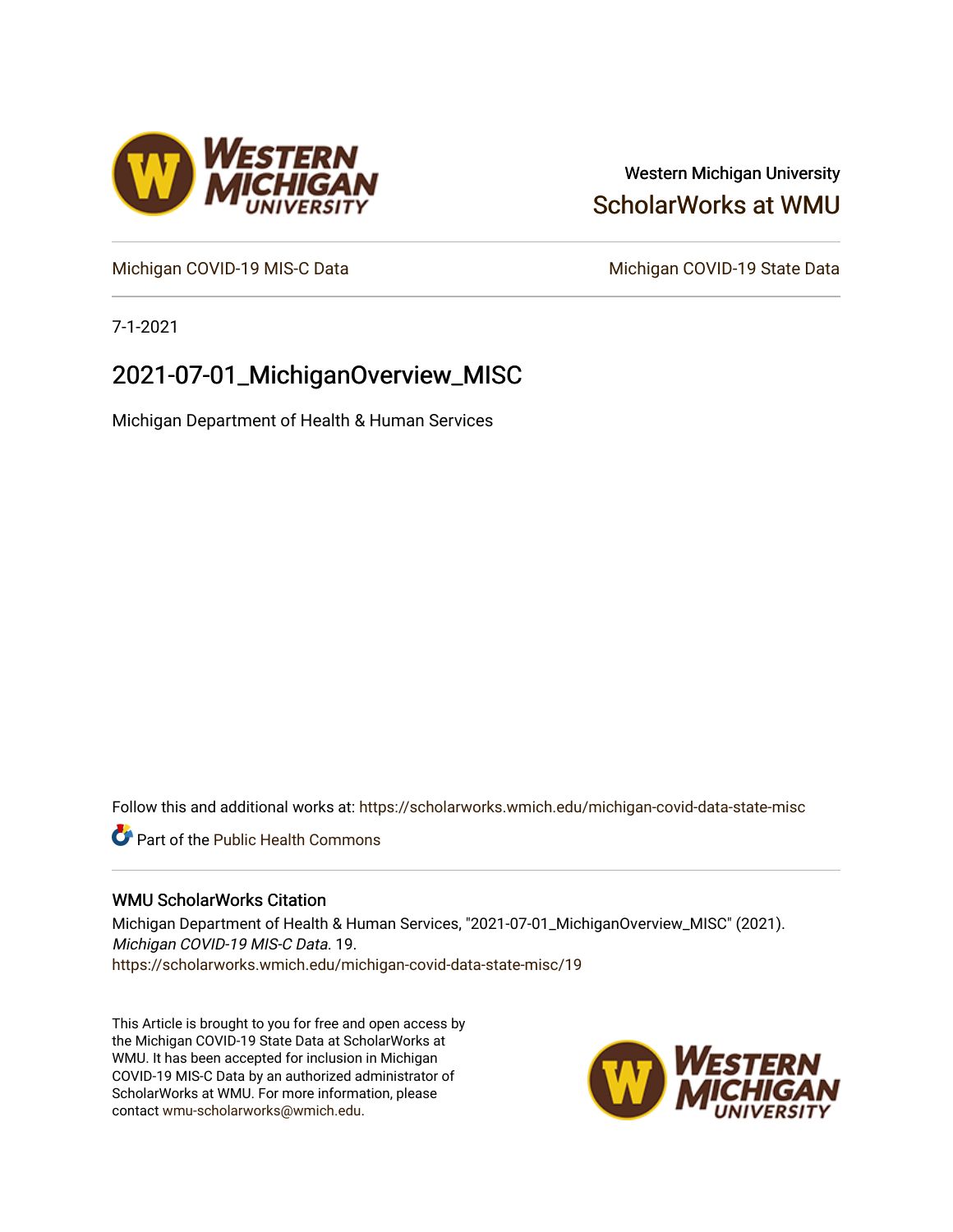# **MIS-C Data and Reporting**

#### **What is MIS-C?**

Multisystem Inflammatory Syndrome in Children (MIS-C) is a condition in children and adolescents under 21 years of age where multiple organ systems become inflamed or dysfunctional which occurs in association with illness. Children with MIS-C may have a fever and various symptoms, including abdominal (gut) pain, vomiting, diarrhea, neck pain, rash, bloodshot eyes, or feeling extra tired. We do not yet know what causes MIS-C. However, many children with MIS-C were infected with the virus that causes COVID-19, or had been around someone with COVID-19.

Health care providers and local health departments are asked to maintain a high degree of suspicion for MIS-C in pediatric and adolescent patients presenting with symptoms similar to Kawasaki Disease or ill individuals who have been previously exposed to COVID-19 with signs and symptoms. Patients have presented with persistent fever\*, hypotension, multiorgan (cardiac, gastrointestinal, renal, hematologic, dermatologic, and neurologic) involvement, and elevated inflammatory markers. Respiratory symptoms have been present in some, but are not a common finding.

\*Persistent fever is a measured fever of 100.4°F (38.0°C) or greater for at least 24 hours, or report of subjective fever lasting at least 24 hours.

## **Reported Cases of Multisystem Inflammatory Syndrome in Children (MIS-C)**

*Data will be updated on the first and third Thursdays of the month.*

| Multisystem Inflammatory Syndrome in Children (MIS-C) Michigan Data Summary 7/1/2021 |                      |  |  |  |
|--------------------------------------------------------------------------------------|----------------------|--|--|--|
| # Cases Confirmed and Reported to CDC*                                               | 155                  |  |  |  |
| MIS-C associated Deaths                                                              | 5 or fewer           |  |  |  |
| Cases admitted to ICU                                                                | 109 (70.3%)          |  |  |  |
| <b>Onset Date Range</b>                                                              | 4/14/20 to 6/13/2021 |  |  |  |
| Age Range                                                                            | $0-20$ years         |  |  |  |

\*Meets CDC Case definition **<https://emergency.cdc.gov/han/2020/han00432.asp>**

## **DEMOGRAPHIC INFORMATION (N=155)**

| <b>Age Group</b> | Count         | %             | Race                          | Count | %             |
|------------------|---------------|---------------|-------------------------------|-------|---------------|
| $0-4$ yrs        | 41            | 26.5%         | <b>Black/African American</b> | 68    | 43.9%         |
| 5-10 yrs         | 64            | 41.3%         | Caucasian                     | 63    | 40.6%         |
| $>10$ yrs        | 50            | 32.2%         | All Others / Unknown          | 24    | 15.5%         |
| Gender           | <b>Counts</b> | $\frac{0}{0}$ | <b>Ethnicity</b>              | Count | $\frac{0}{0}$ |
| Male             | 89            | 57.4%         | Not Hispanic or Latino        | 110   | 71.0%         |
| Female           | 66            | 42.6%         | Hispanic or Latino            | 12    | 7.7%          |
| Unknown          |               | 0.0%          | <b>Unknown</b>                | 33    | 21.3%         |